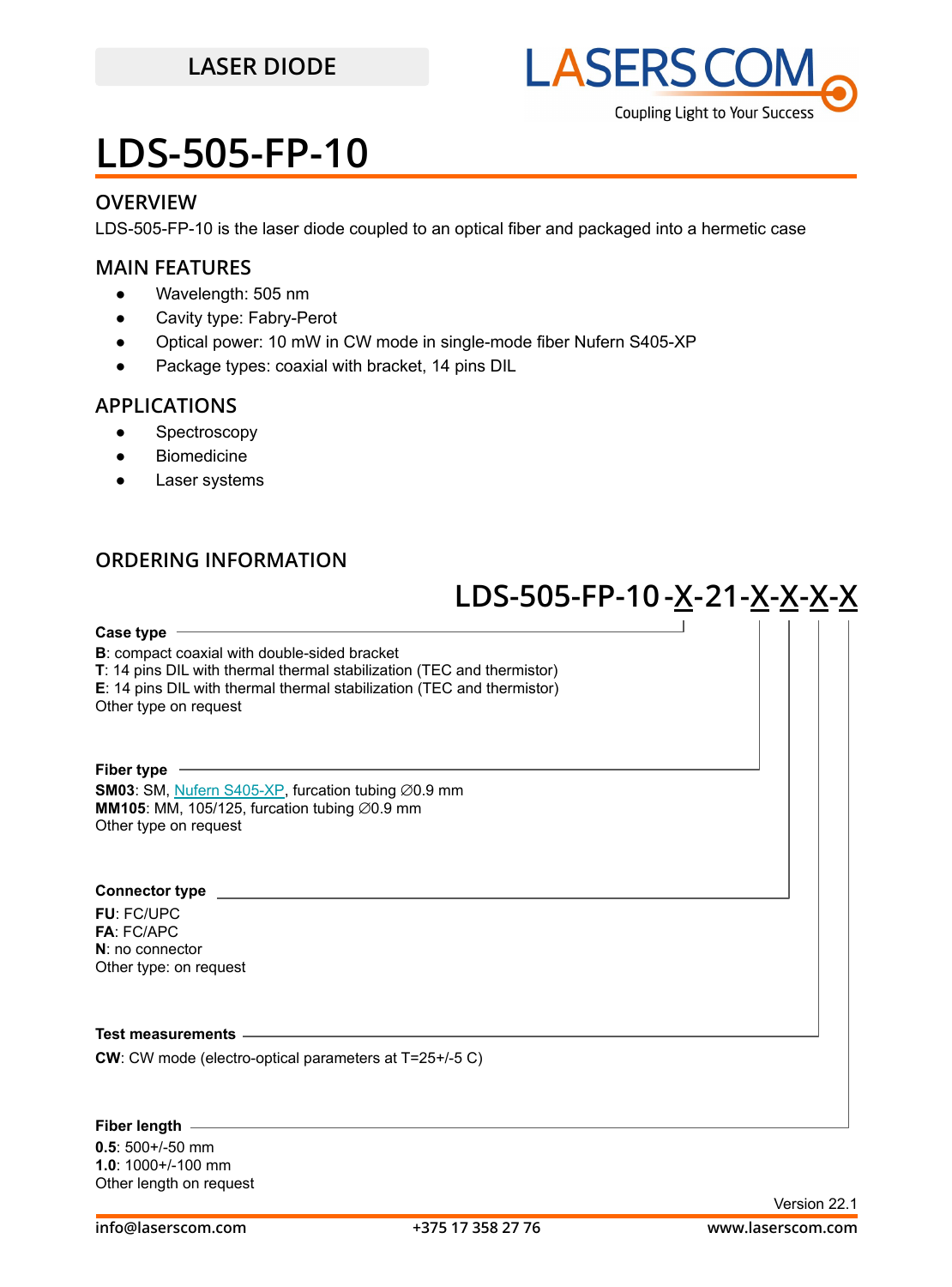

# **LDS-505-FP-10**

## **ABSOLUTE MAXIMUM RATINGS**

| <b>Parameter</b>             |          | Value       | Unit         | <b>Conditions</b>                   |
|------------------------------|----------|-------------|--------------|-------------------------------------|
| Laser diode forward current* | Imax     | 130         | mA           | CW, $T = 25^{\circ}$ C              |
| Laser diode reverse voltage  | $V_{RL}$ | 2           | v            |                                     |
| Operating temperature**      | OP       | $-10 - +60$ | $^{\circ}$ C | Package B                           |
| Operating temperature**      | OP       | -40 - +60   | $^{\circ}$ C | Package T, E (Tst = $25^{\circ}$ C) |
| Storage temperature          | 'stg     | $-20 - +60$ | °C           |                                     |
| Soldering temperature        | sold     | 260         | °C           | Max. 5 seconds                      |

\*Maximal laser diode forward current depends on the operating temperature. Please, refer to the figure below.



\*\*Operating temperature is defined by the case temperature. It is recommended to ensure sufficient heat dissipation so that the module's maximum operating temperature is not exceeded.

Operating temperature for the DIL-14-pins case (T or E) with TEC is defined for internal temperature stabilization at Tst =  $25^{\circ}$ C that corresponds to thermistor resistance Rt = 10 kOhm.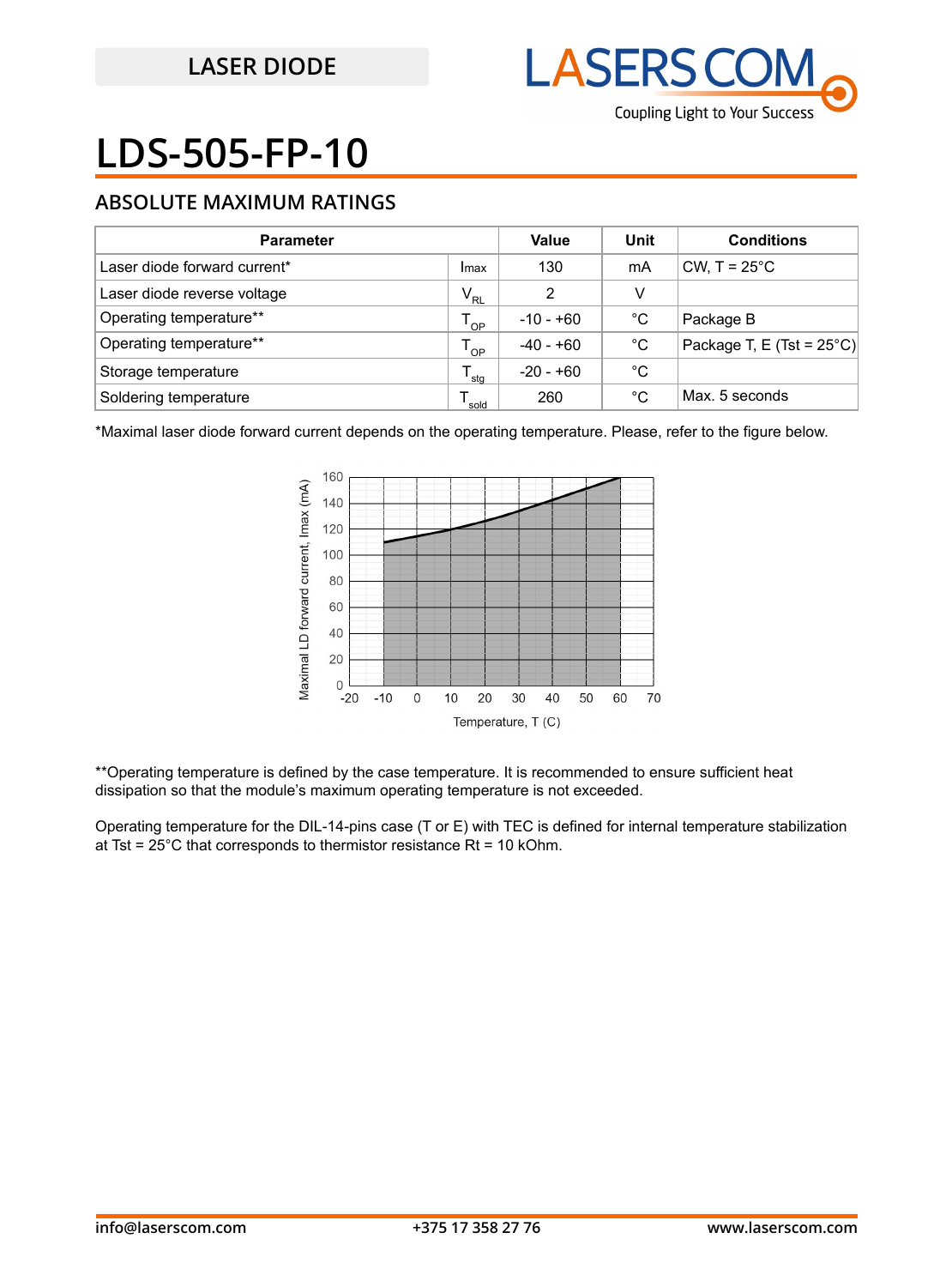

## **LDS-505-FP-10**

## **ELECTRICAL-OPTICAL CHARACTERISTICS (T = 25 °C)**

| <b>Parameter</b>                   |               | <b>MIN</b> | <b>TYP</b> | <b>MAX</b> | Unit     | <b>Conditions</b>           |
|------------------------------------|---------------|------------|------------|------------|----------|-----------------------------|
| Optical power (CW)                 | Pcw           | 10         |            |            | mW       | $CW$ , $lop = 130$ mA, SM03 |
| Mean wavelength                    | λ             | 500        | 505        | 515        | nm       | $CW$ , $lop = 130$ mA       |
| Spectral width                     | Δλ            |            |            | 3          | nm       | $CW$ , $lop = 130$ mA       |
| Wavelength-temperature coefficient | $d\lambda/dT$ |            | 0.03       |            | $nm$ /°C | $CW$ , $lop = 130$ mA       |
| Threshold current                  | Ith           |            | 70         | 100        | mA       |                             |
| Slope efficiency                   | Se            | 0.15       | 0.17       |            |          | mW/mAl CW, SM03             |
| Operating voltage                  | Vop           |            | 6.0        | 7.5        | V        | $CW$ , $lop = 130$ mA       |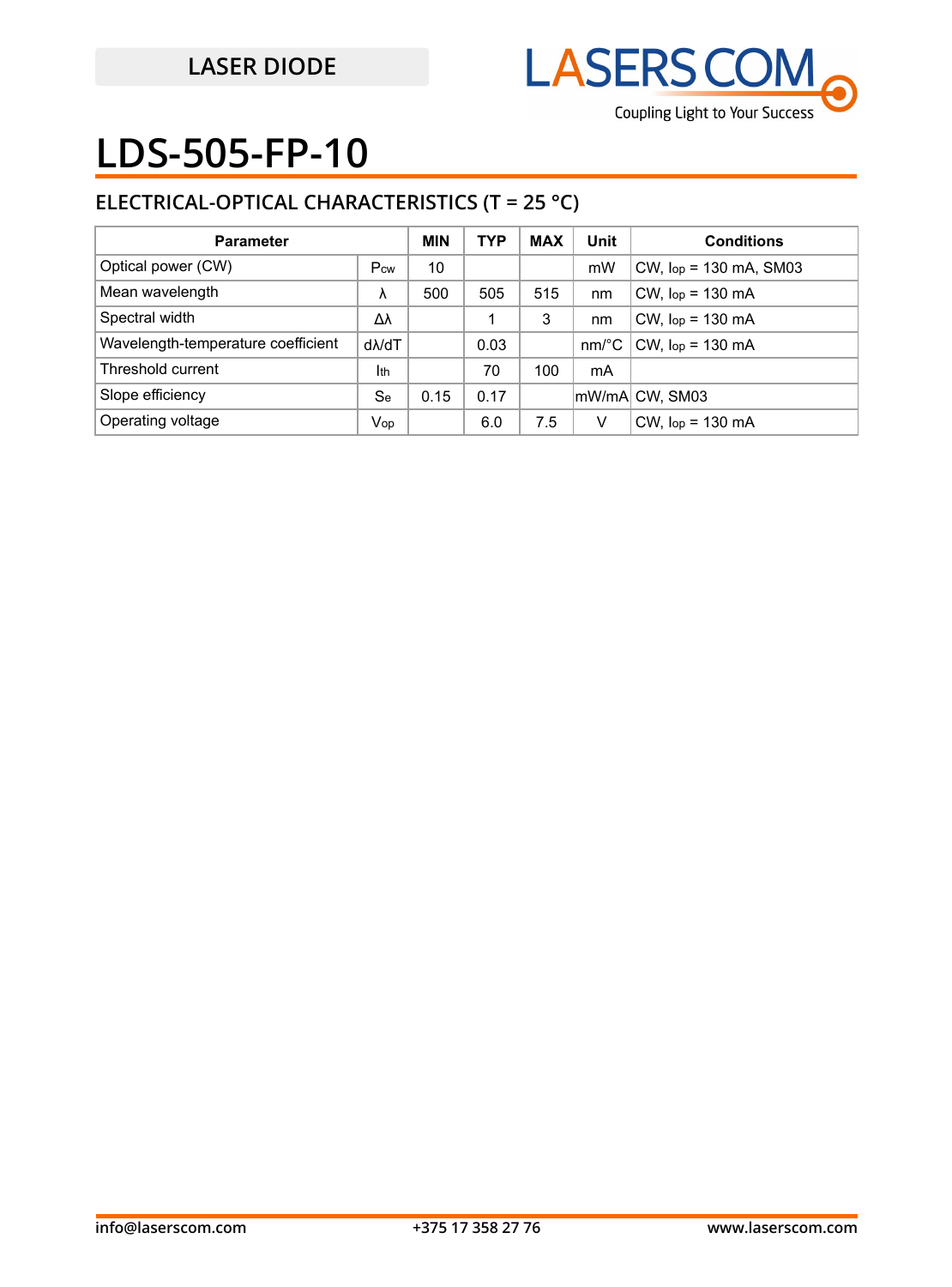## **LASER DIODE**



## **LDS-505-FP-10**



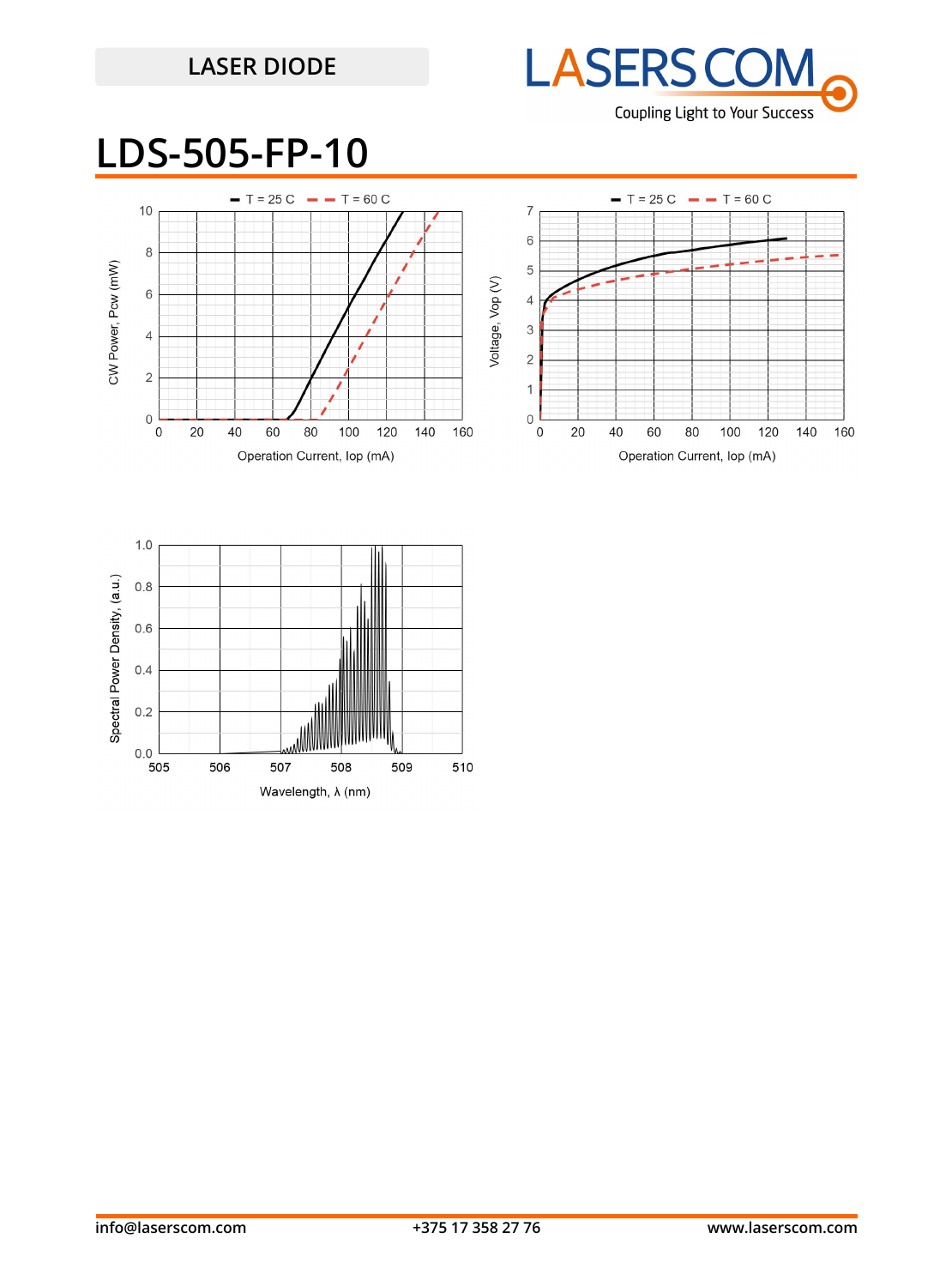## **LASER DIODE**



## **LDS-505-FP-10**